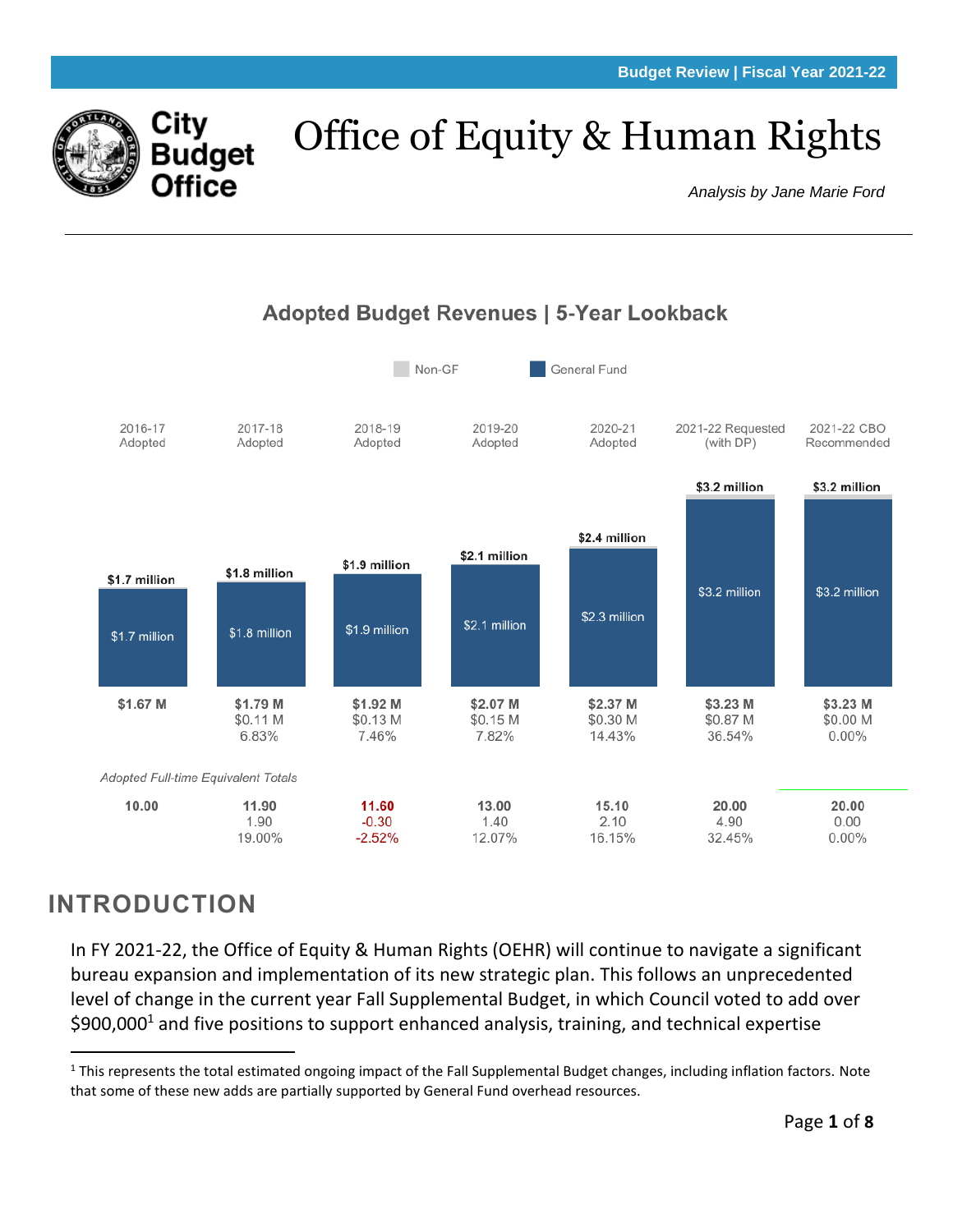across new and existing OEHR programs. As such, the bureau did not submit any requests for new resources, and there are no key budgetary decision points for Council at this time.

- This review provides a summary of major changes over the last year.
- The new strategic plan presents a timely opportunity to help define shared accountability, responsibility, and structure for implementing Citywide equity goals. This includes articulating Citywide and bureau-specific expectations for federal compliance, training, and equity managers.
- Uncertain and potentially rising personnel costs may put pressure on the bureau's base budget in future years, and OEHR has signaled that they may request additional resources based on implementation of the strategic plan. CBO identifies potential alternative funding options that could help meet the varied needs of different bureaus.

### **BASE BUDGET & KEY ISSUES**

#### **Major Changes in FY 2020-21**

As part of the FY 2020-21 Adopted Budget, Council took action to deappropriate \$15 million in ongoing funding from the Portland Police Bureau's budget<sup>2</sup>. Of this total, there was \$1.47 million reserved for future reinvestment into programs that support Black, Indigenous, and People of Color (BIPOC) communities and City equity efforts. Council went on to allocate the majority of these funds in the Fall Supplemental Budget Process, supporting expanded capacity in the Office of Government Relations Tribal Relation's Program, the Office of Violence Prevention, and most significantly in the Office of Equity & Human Rights.

| <b>New Add</b>                                                                         | <b>Ongoing Allocation</b> |  |  |
|----------------------------------------------------------------------------------------|---------------------------|--|--|
| Civil Rights Title VI Position (Adopted Budget)                                        | \$123,985                 |  |  |
| Professional Learning and Technical<br>Assistance                                      | \$170,000                 |  |  |
| <b>Black Male Achievement Program AmeriCorps</b><br><b>VISTA Community Partnership</b> | \$50,000                  |  |  |
| Disability Digital Access Coordinator                                                  | \$128,806                 |  |  |
| <b>Equity and Diversity Data Analyst</b>                                               | \$128,806                 |  |  |
| LGBTQIA+ Policy Analyst                                                                | \$124,287                 |  |  |

<sup>&</sup>lt;sup>2</sup> See<https://www.portlandoregon.gov/cbo/article/763271> for Portland Police Bureau Budget Details and Changes, FY 2019-20 and FY 2020-21.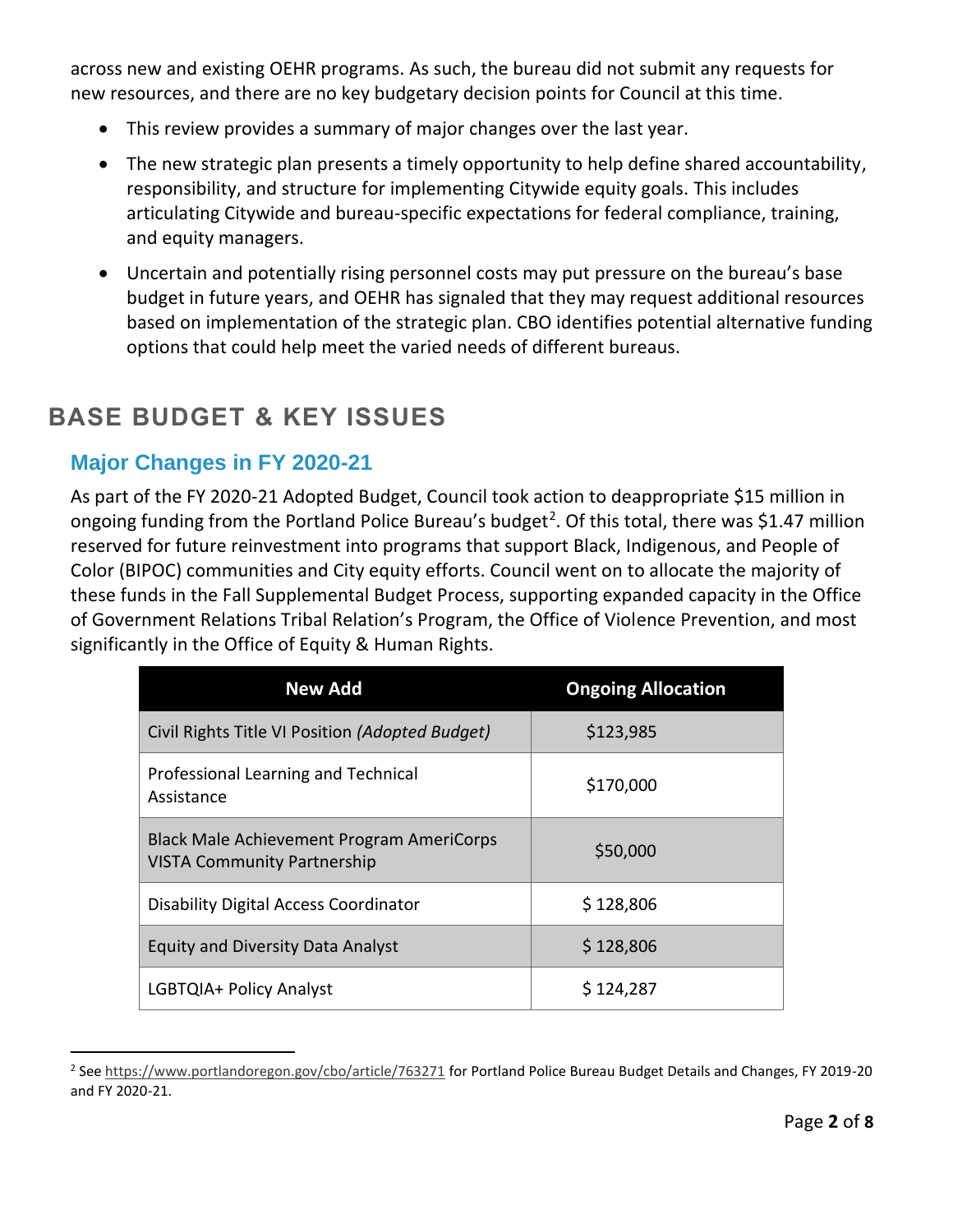| <b>Small Bureau Equity Manager</b>     | \$165,000 |  |  |
|----------------------------------------|-----------|--|--|
| <b>Policing-Focused Equity Analyst</b> | \$128,806 |  |  |

CBO noted in  $\frac{a \text{ memo}^3}{b}$  that many of these investments were essential to addressing long-known issues related in particular to disability equity, data analysis, federal compliance, training, and technical assistance, but recognized the limitation of any individual position or program given a) the magnitude of responsibility and b) lack of other critical frameworks and systems to ensure success. These concerns have been echoed in stakeholder conversations related to OEHR's strategic plan, acknowledging that all bureaus have a role to play in shared accountability and responsibilities to meet the City's equity goals.

#### **Strategic Planning Opportunities**

OEHR anticipates releasing its new strategic plan in Spring 2021. The final additions to the plan center on defining how OEHR and bureaus will work together to implement key City initiatives.

#### **Federal Compliance**

The Office of Equity & Human Rights has been charged with overseeing the City's compliance with the Americans with Disabilities Act (ADA) Title II and Civil Rights Act Title VI. CBO<sup>4</sup> and an audit<sup>5</sup> have previously noted that this enormous body of work is under-resourced and requires a more comprehensive Citywide structure for training, technical assistance, data collection, reporting, and policy development. Council has made several investments over the last few years to increase the number of FTE in OEHR dedicated to these programs, *but all bureaus share responsibility for compliance*. In addition to individual bureau obligations, some specific examples of shared response needs include:

- *Digital accessibility standards, trainings, and support.* In the Fall Supplemental Budget, Council authorized a new position in OEHR to support compliance with ADA Title II accessibility requirements in technology platforms and other digital communication. CBO's understanding is that the Bureau of Technology Services has expressed willingness to support this position and share responsibility for this body of work.
- **Civil Rights Title VI investigations.** In the Fall Supplemental Budget, Council directed the Office of Equity and Human Rights to work with the City Attorney's Office, Office of Management and Finance, and customer bureaus to develop a rate model for allocating costs through interagency agreements to fund a Civil Rights Title VI Investigations and

<sup>4</sup> 3 See City Budget Office, FY 2018-19 Budget Review. March 2018. Available at

https://www.portlandoregon.gov/cbo/article/675819; City Budget Office, FY 2018‐19 Prior Year Performance Report. December 2019. Available at [https://www.portlandoregon.gov/cbo/article/748889;](https://www.portlandoregon.gov/cbo/article/748889) and City Budget Office, FY 2020-21 Budget Review. March 2020. Available at https://www.portlandoregon.gov/cbo/article/754864.

<sup>5</sup> Portland City Auditor, December 2016. "Americans with Disabilities Act: Coordination gaps complicate City response." Available at https://www.portlandoregon.gov/auditservices/article/620521.

<sup>&</sup>lt;sup>3</sup> See City Budget Office, FY 2020-21 Fall Supplemental Budget Analysis: Ongoing General Fund Requests. October 2020. Available at [https://www.portlandoregon.gov/cbo/article/767334.](https://www.portlandoregon.gov/cbo/article/767334)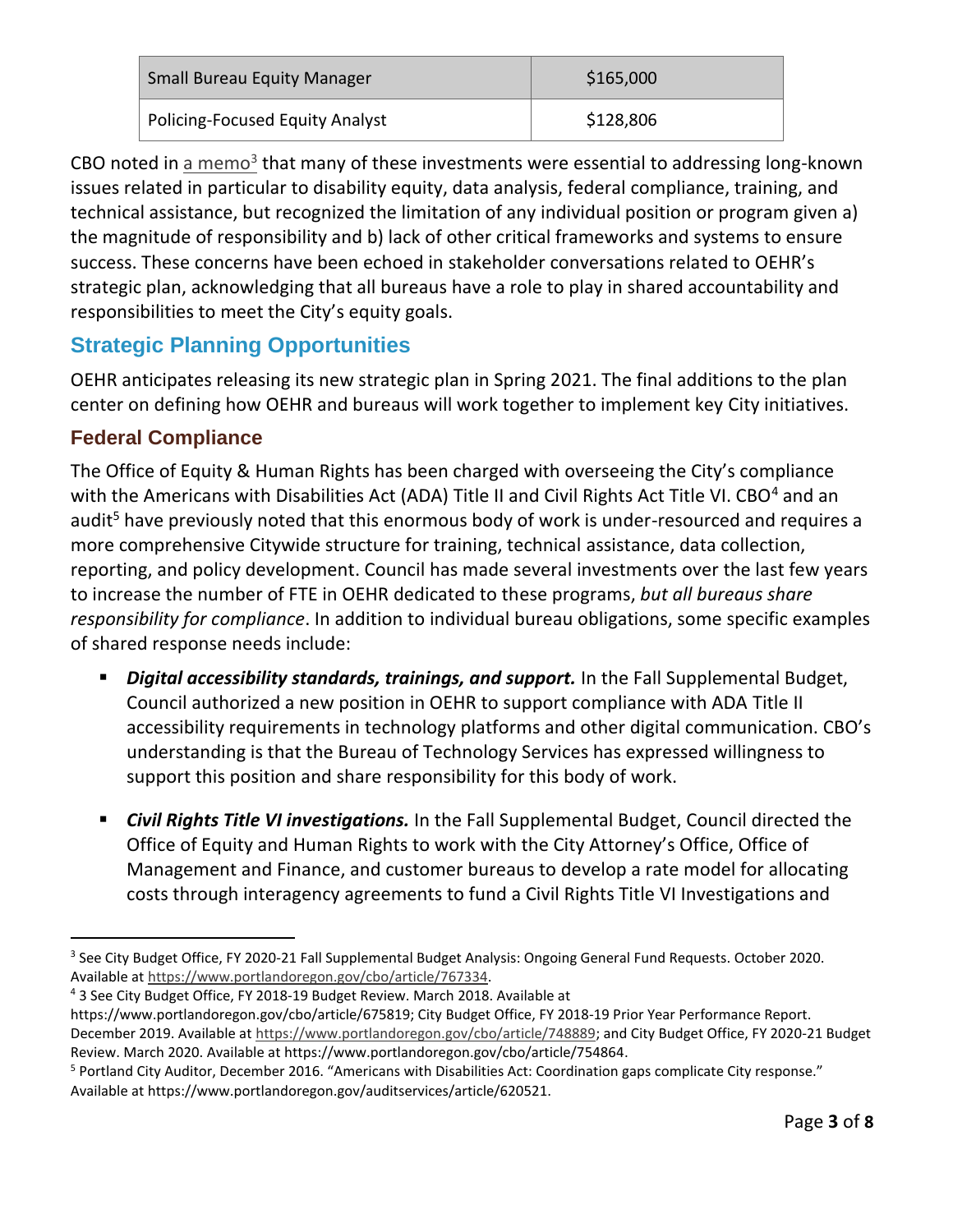Compliance Officer position. This was not included in the FY 2021-22 Requested Budget, but is worth considering for FY 2022-23 as part of broader conversations about what support is required for bureaus to understand and carry out their obligations related to this act.

#### **Training & Education**

The Fall Supplemental Budget also included significant discussion related to the City's equity training needs and requests. Council directed the Office of Equity and Human Rights to work with the Bureau of Human Resources and other relevant bureaus to bring forward a plan and request to comprehensively fund and meet City equity competency and practice goals for consideration. This was not included in the FY 2021-22 Requested Budget, but CBO recommends that this conversation continue over the next fiscal year.

Before considering funding options and levels, CBO recommends first identifying:

- What is considered to be part of the City's "baseline" equity training functions, backed by the traditional split of General Fund discretionary resources and the General Fund overhead model;
- What are enhanced trainings that are more appropriately funded through interagency agreements or program fees paid by individual bureaus or employees;
- The benefits and drawbacks of utilizing employees who have been through specialized trainings to train other employees ("train the trainer"); and
- What trainings are best provided by external consultants paid for by individual bureaus, potentially through a centrally managed contract.<sup>6</sup>

#### **Bureau Equity Managers**

Over the last two years, OEHR has been meeting regularly with Citywide equity managers, who played a significant role in OEHR's strategic planning process and are identified as key players in several of the plan's action items. At this point, most bureaus have at least one dedicated equity position (many of which are referred to as "equity managers"); a notable exception is the Office of Management & Finance, which has requested new resources to fund such a position in the FY 2021-22 Requested Budget. These bureau equity staff were added over time through a decentralized process, an approach that has benefits – including meeting the individual and unique needs of different bureaus – and drawbacks – such as the lack of consistent support structure and expectations for the role of equity staff.

Currently, bureau equity staff are spread across a variety of classifications. This may be an appropriate approach, recognizing that equity expertise does not fall under a single job title and must be integrated into positions across the City. CBO has estimated that there are at least 30 FTE across the City primarily intended to focus on equity policy, technical assistance, and/or

 $6$  This currently being explored for a Results Based Accountability (RBA) master contract, which Procurement has indicated may be a good candidate for a new Citywide initiative.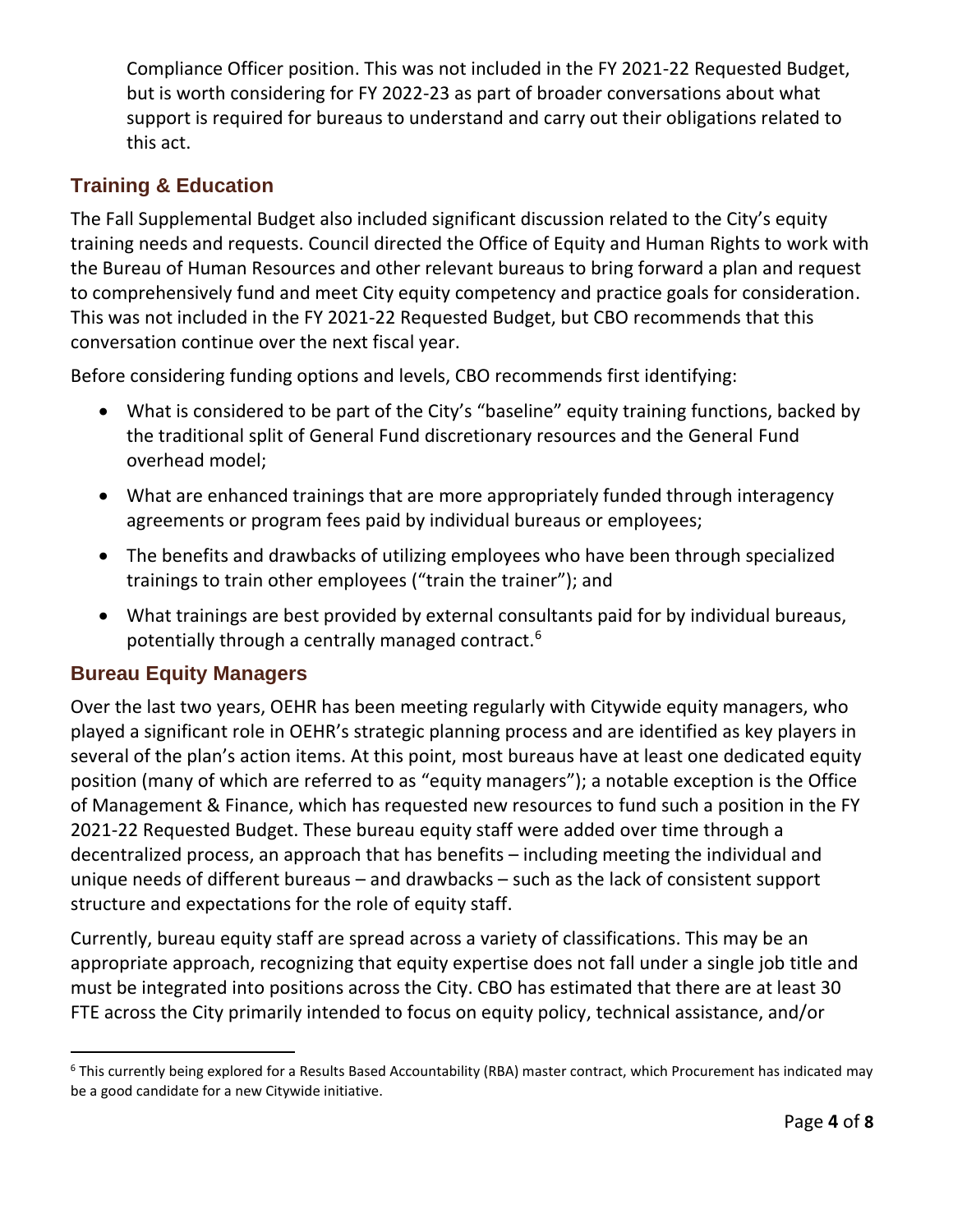program implementation. However, it is not clearly defined which equity practitioners are being included in the regular equity manager meetings and new training and education initiatives.

- The strategic plan is an important opportunity to clarify the shared and distinct responsibilities of OEHR and bureau equity staff. This could also include defining what support OEHR is expected to provide, to what degree OEHR has authority or influence over the work of bureau equity staff, and what body of work Council wants to accomplish through this relationship.
- This may result in the need to allocate additional bureau staff to serve as equity liaisons or create new, additional equity positions to help ensure that all bureaus are participating in and benefiting from consistent training, technical assistance, and initiatives to operationalize City equity goals.

#### **Future Cost Pressures & Opportunities**

#### **Rising Personnel Costs, Uncertain Materials & Services Needs**

All of the positions added in the FY 2020-21 Adopted Budget and Fall Supplemental Budget are currently vacant. As such, OEHR's FY 2021-22 Requested Budget includes mid-range salary and benefit assumptions and does not represent actual position classifications or employee compensation. Based on recent trends, it is likely that actual personnel costs will be higher once the positions are filled. In addition, the Office of Equity & Human Rights has asked the Bureau of Human Resources to undertake a review of OEHR staff to ensure that they are "appropriately classed to their [C]itywide equity leadership functions and compensated" ([OEHR Requested](https://www.portlandoregon.gov/cbo/article/780708)  [Budget, pg. 4\)](https://www.portlandoregon.gov/cbo/article/780708).

Combined, these factors could result in significantly higher personnel costs than are currently accounted for in the bureau's base budget.<sup>7</sup> OEHR may need to make adjustments later in the budget process to reallocate external materials and services (EMS) funding to support potential increased costs of these positions. The bureau's EMS spending has varied significantly over the last few years, and given the number of changes to OEHR operations during this time, it is not clear what the baseline "run rate" is for costs like consulting, trainings, etc. As such, it is likely that this reallocation would not result in any notable service level tradeoffs. However, it will be important for OEHR to assess the ongoing budget needs for each of their programs based on the new strategic plan and additional capacity that has been added to the bureau's budget over the last year in preparation for FY 2022-23 Budget Development.<sup>8</sup>

<sup>&</sup>lt;sup>7</sup> CBO also notes that the bureau's Requested Budget includes \$71,310 in interagency revenue for OEHR staff time related to the Portland Commission on Community Engaged Policing (PCCEP). OEHR had temporarily been providing expanded program support while PCCEP positions were vacant; however, this heightened level of service has continued for several years without clear direction from Council. If this changes, OEHR would need to identify additional resources to cover personnel costs. <sup>8</sup> Chart notes: FY 21 actuals show actual expenditures through the end of January 2021.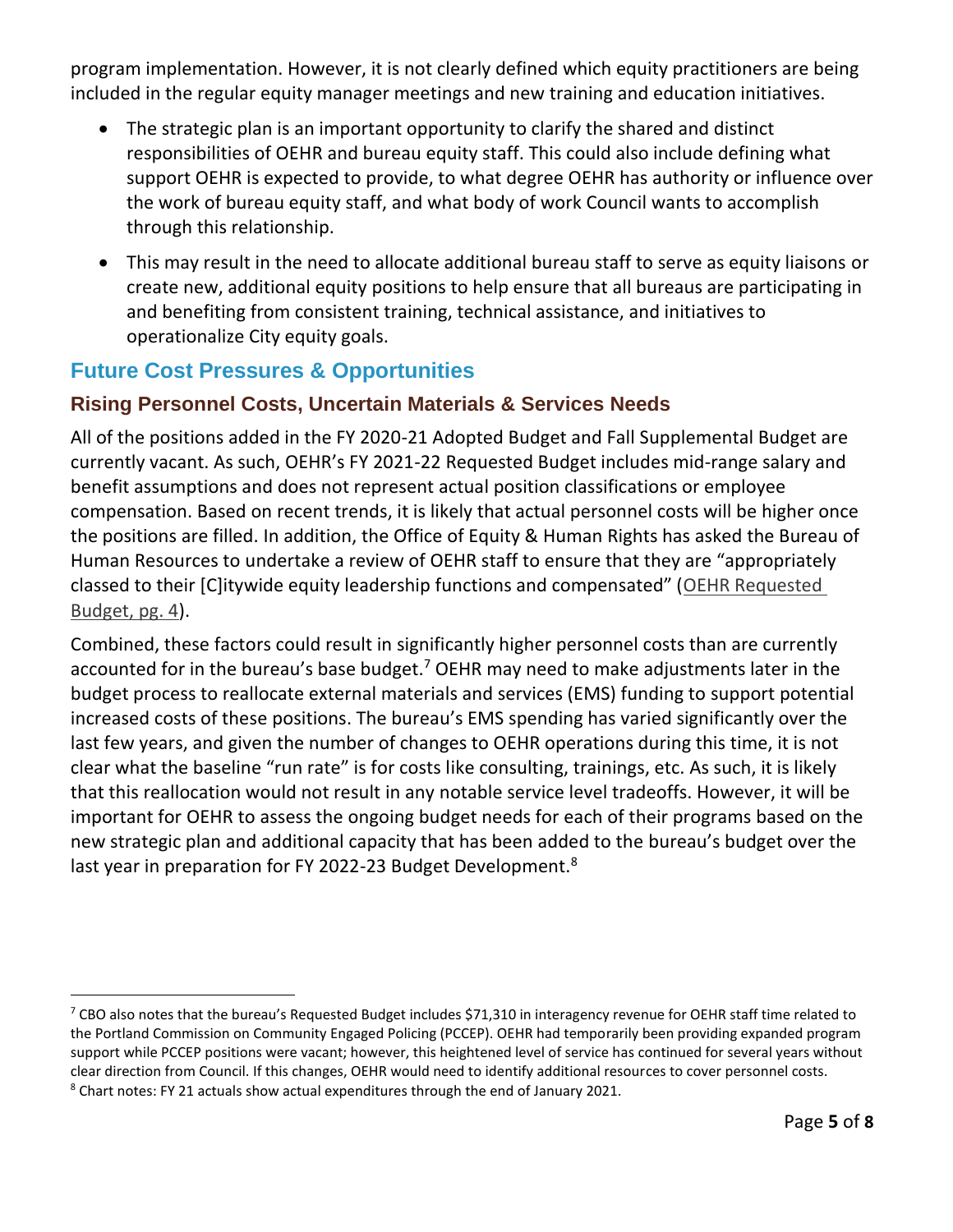

The bureau's personnel costs significantly increased in FY 2019-20 due to a variety of factors, including pay equity, the classification reconsideration process, and new employees with higher salary and benefit costs. OEHR will have substantial vacancy savings in FY 2020-21 due to the number of new positions added mid-year but may experience increased costs next year based on actual hires and any changes determined by human resources based on a Citywide review.

## \$0 \$100,000 \$200,000 \$300,000 \$400,000 \$500,000  **FY 21 FY 20 FY 19 FY 18**

Revised **Actual** 

 **FY 22 Requested**

EMS spending has varied significantly and is trending low in the current year. Due to major bureau changes, it is unclear how much is required for each program annually to cover costs like consulting, training, stipends, etc. The bureau will review this as part of FY 2022-23 budget development.

## **External Materials & Services Spending**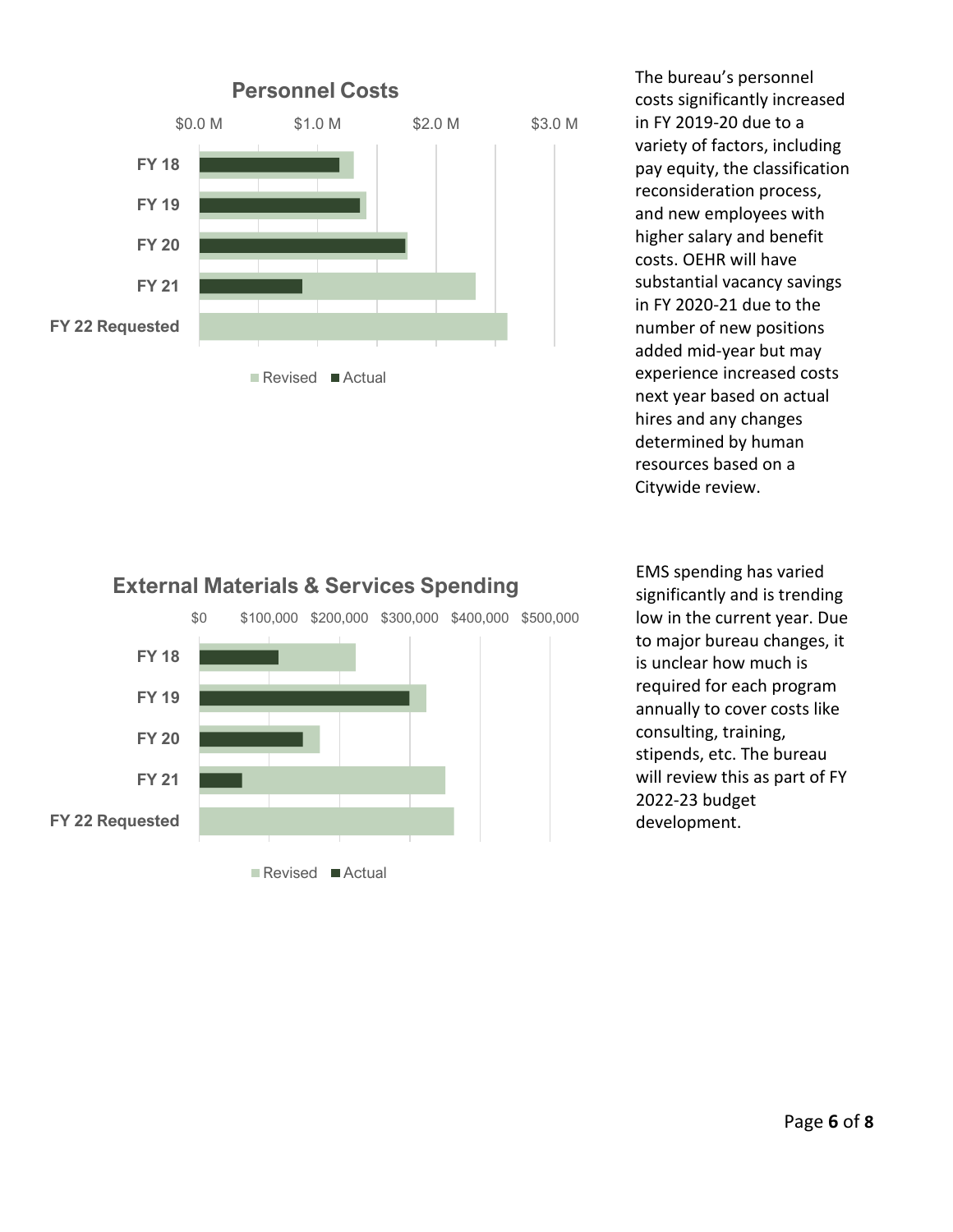

OEHR's total budget increased by \$1.1 million between the FY 2019-20 Revised and FY 2021-22 Requested Budget.

#### **Revenue Options: General Fund Overhead, Interagency Agreements, & Outside Vendors**

The graph immediately above illustrates how significantly the bureau's budget has changed since June 2020, the end of the most recent fiscal year. OEHR has signaled in its FY 2021-22 Requested Budget that the bureau may bring forward future additional funding requests based on implementation of the bureau's strategic plan. Council and other City bureaus may also continue to identify new or additional equity technical assistance, training, and support needs as the City collectively grapples with the next steps in operationalizing equity. CBO notes that this may be an opportunity to consider alternate funding options beyond the General Fund discretionary and overhead split that currently supports most OEHR operations. This is most appropriate where it is possible to identify specific services being provided to individual bureaus.

- The **[overhead model](https://www.portlandoregon.gov/citycode/article/200846)** is used to allocate the cost of the City's central service functions and activities that benefit or are used by several City bureaus.<sup>9</sup> For OEHR, this includes their work related to ADA Title II and Civil Rights Title VI, training and education, policy and technical assistance, the Diverse and Empowered Employees of Portland program, and overall administration and support. In total, the FY 2021-22 Requested Budget includes almost \$1.5 million in General Fund overhead resources for OEHR operations.
- Moving forward, CBO recommends reviewing what services should be funded as part of the General Fund overhead cost pool, broadly benefiting all bureaus and employees, versus determined through **[interagency service provider agreements](https://www.portlandoregon.gov/brfs/article/531046)<sup>10</sup>** based on the individual needs of larger bureaus. This could include reviewing existing "baseline" services levels as well as taking into consideration new requests for training, technical assistance, or other support. An example of a new cost that could be funded through

<sup>9</sup> See FIN 2.08 Cost Allocation: https://www.portlandoregon.gov/citycode/article/200846

<sup>10</sup> See FIN 2.08.04 Interagency Agreements: https://www.portlandoregon.gov/brfs/article/531046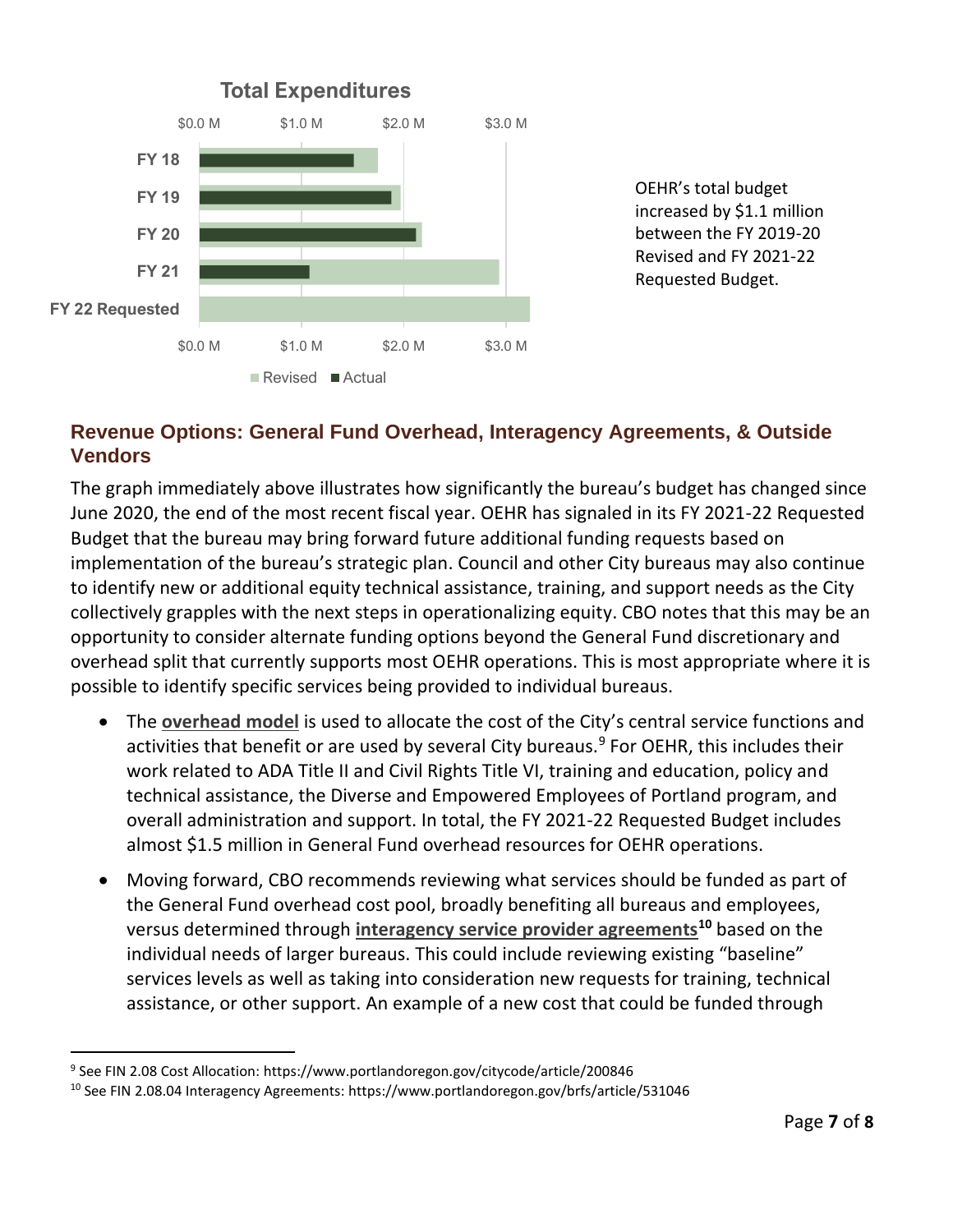interagency allocations is the Civil Rights Title VI Investigator position noted above.

• A third strategy is for individual bureaus to utilize **outside contractors** to provide specialized training, consulting, or other services that are not part of the "baseline" for OEHR. The Results Based Accountability contract discussed above is an example of how setting up shared central master agreements could help bureaus access additional equity support through a streamlined procurement process. Bureaus also have more control and flexibility to tailor the scope based on needs and available budget without an ongoing obligation to the City.